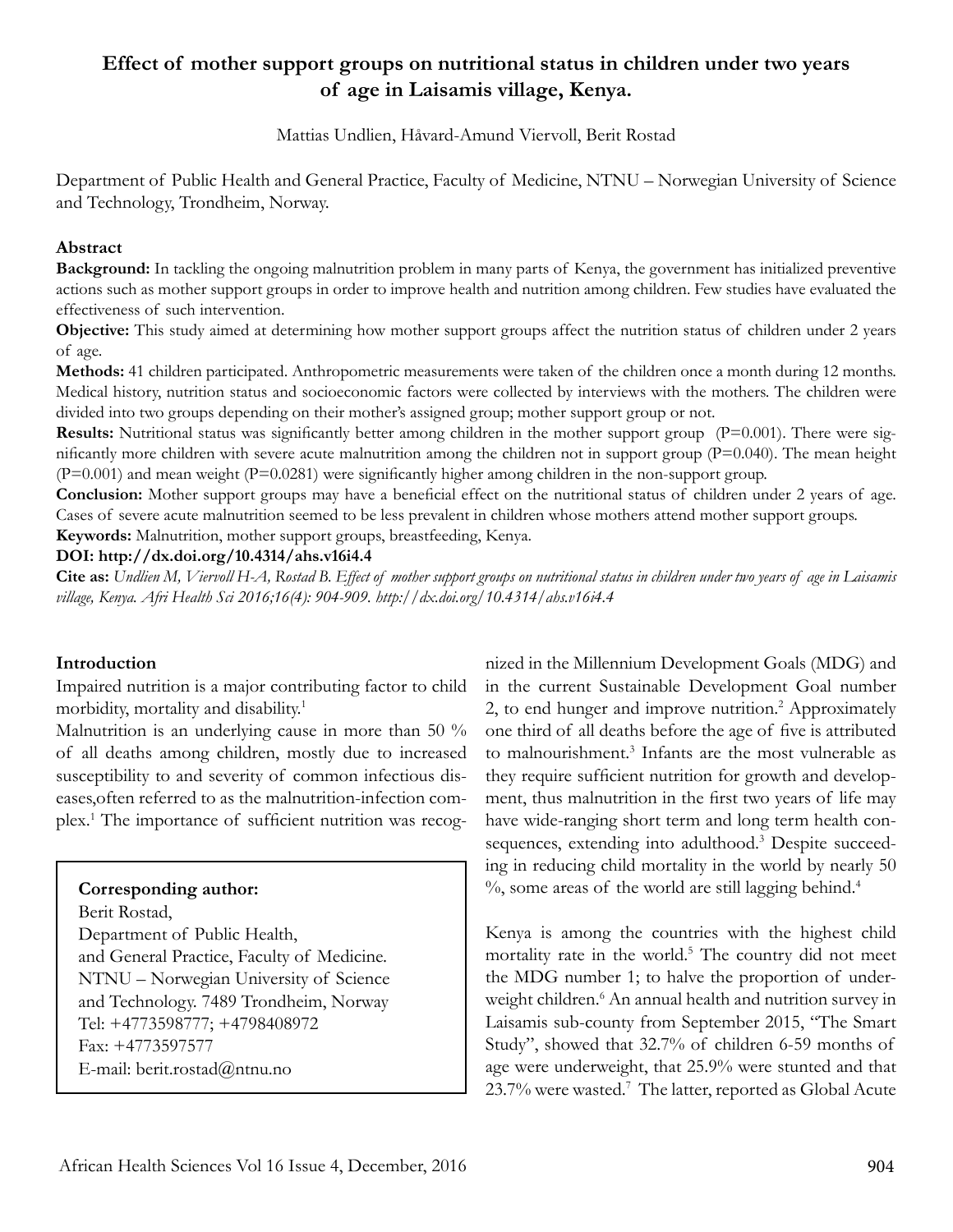Malnutrition (GAM), increased to 23.7% in September 2015 from a percentage of  $18.2\%$  in July 2014.<sup>7</sup> These discouraging numbers are attributed to chronic food insecurity due to erratic rainfall and prolonged dry spells, as well as sub-optimal child care and feeding practices.<sup>7</sup> The latter factors have raised the need for nutrition surveillance, nutritional care as well as supplementary feeding programs for malnourished children.

Recent research has shown that breastfeeding is an optimal way of providing ideal nutrition in infants, for healthy growth and development.<sup>8</sup> WHO recommends that all infants should be fed exclusively on breast milk from birth to 6 months of age.<sup>8</sup> Implementing proper breastfeeding and complimentary feeding regiments are crucial to improving health and nutrition in young children, and such an intervention provides long-term health benefits for the rest of the lifespan.<sup>9</sup> According to the 2008-09 Kenya Demographic and Health Survey, only 32% of Kenyan babies are exclusively breastfed to the age of six months.<sup>10</sup>

Mother Support Groups program (MSGs) is part of the national strategy of improving infant and young child nutrition in Kenya. Groups of women either pregnant or with children under 5 years of age learn about the importance of breastfeeding and adequate nutrition by means of health education, demonstrations and discussions.<sup>11</sup> Further, the women support each other and share experiences aided by a trained experienced mother. The MSG is complementary to health services in improving mothering capabilities. The groups are closely linked with health facilities providing nutritional assistance.<sup>11</sup> It is important to evaluate the effectiveness of these groups in order to ensure the best possible allocation of resources. To our knowledge, there are few studies on such interventions as the MSG program and its effect on improved nutrition status of children. Against this background, our study aimed at determining how MSGs affect the nutrition status of children under 2 years of age in Laisamis village, Kenya.

# **Methods**

# **Study center and population**

This descriptive comparative study was carried out at the out-patient and out-reach clinic at Laisamis Catholic Hospital, Kenya, from January 2015 until March 2016. The research was undertaken in cooperation with the clinic, which offers services to people living in Laisamis village.

The study population consisted of children less than 2 years of age in Laisamis, but enrolled in the study at the age of ≤6 months and attending the clinic's nutrition center. Pregnant women and mothers with children under six months of age were invited to participate in the study. All women asked to participate accepted the invitation. The study population was divided into two groups; an intervention group consisting of children whose mothers participated in MSG, and a group of children whose mothers did not. Both groups got standardized treatment (including supplementary feeding if defined malnourished) and counselling.

The clinic nutritionist together with community health workers recruited the two groups by selecting women from two different parts of the village, thus the two groups were based on the area they lived. This was done so that the mothers easily could meet in their support group, as walking was the only affordable means of transportation. The support group met twice a month, headed by a peer mother, herself an experienced breastfeeding mother, to assist, inform and discuss with the mothers the importance of breastfeeding, childcare and nutrition (the latter by lectures from a nutritionist). The group was limited to 20 mothers, since MSGs optimal group size are 12 to 20 mothers. Additional 12 mothers were interviewed in order to provide additional background information on mothers benefiting from the nutrition center's services. Written consent was obtained from all participating mothers, upon written and verbal information about the study. The study was given ethical approval by the Regional Committee for Medical and Health Research Ethics, Norway and by Department of Health, County Government of Marsabit, Kenya.

# **Study material and measures**

Interviews based on a structured questionnaire were used to obtain health, nutrition and socioeconomic information about the children and their families. The interviews were carried out with the children's mothers in February 2016. Every month from January 2015 to February 2016 nutritional status was assessed by measuring height, weight and mid upper arm circumference (MUAC) of the participating children. The children's height was measured lying down on a length board with a movable footboard. Weight was measured on a standard weighing scale. MUAC was measured with a tape measure. Recommended anthropometric indices as to WHO standard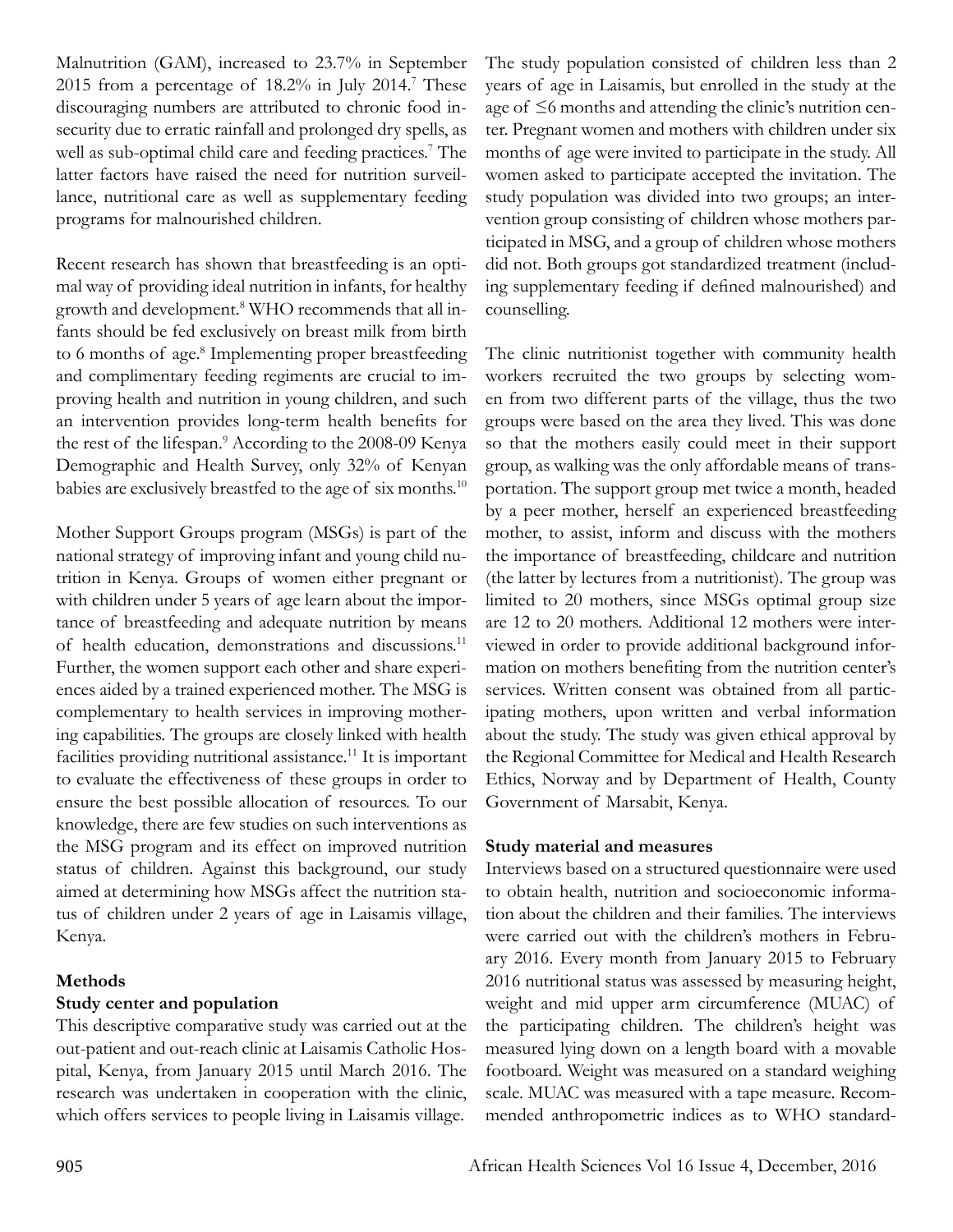ized references, were used to characterize malnutrition. Z-score was calculated based on the height and weight measurements. Moderate acute malnutrition (MAM) was defined as weight-for-height between -3 and -2 Z-scores, while severe acute malnutrition (SAM) was defined as Z-score cut-off-point of <-3 weight-for-height of the median WHO growth standards.12

#### **Data analysis**

Descriptive statistics of children and mothers stratified by attendance in MSG or not, are presented in numbers and percentages. The analysis of the data is corrected for time participating in the study. Differences between the groups were assessed by applying chi-squared test. Student's t-test was used to assess differences in mean weight, height, MUAC and Z-score. Statistical significance was set at  $P \leq 0.05$ . Analyses were performed using SPSS statistics (version 19, SPSS INC., Chicago, IL) and STATA (Release 14, StataCorp. 2015, College Station, TX: StataCorp LP).

## **Results**

A total of 41 children constituted the two groups, 20 mothers in each group. Many of the study families were nomadic pastoralists, regularly traveling long distances to fresh pastures with their livestock. Thus, many were unreachable for parts of the study period. Because of this, only 31 of the mothers were available for interview at the end of the study period. Some of the mothers were in the grazing fields with their children for a few months during the study period, consequently some measurements are missing.

Table 1 presents socio-demographic characteristics of mothers in MSG, mothers not in support group and regular beneficiaries (other mothers) of nutritional services of Laisamis Catholic Hospital. There were more mothers under 25 years and fewer mothers between 25-30 years among the regular beneficiaries than in the two study groups. There were few differences in marital status, in fact only one mother in the non-support group reported being unmarried. Of mothers in all three groups, most (72.1 %) had no education (not shown in table). There was a somewhat higher proportion of mothers without any education in the MSG when compared to the other two groups. 60.5% of all mothers reported being housewives (not shown in table). Fewer of the mothers not in support group reported having manual work, when compared to the other two groups. In general, the fathers had more education than the mothers, and more of them were working; 38.1 % were self-employed, 33.3 % were nomadic pastoralists and 28.5 % had other or no work as reported by the mothers (not shown in table). They further reported that 63.4 % of fathers had some education (not shown in table).

| <b>Characteristics</b> | <b>Other mothers</b> | <b>Mothers in support</b> | <b>Mothers not in</b> |
|------------------------|----------------------|---------------------------|-----------------------|
|                        |                      | group                     | support group         |
|                        | N(%                  | N(%                       | N(%                   |
| Age group              |                      |                           |                       |
| $\leq$ 25              | 6(50.0)              | 4(28.5)                   | 6(35.3)               |
| $25 - 30$              | 2(16.7)              | 5(35.7)                   | 6(35.3)               |
| >30                    | 4(33.3)              | 5(35.7)                   | 5(29.4)               |
| <b>Married</b>         |                      |                           |                       |
| <b>Yes</b>             | 12(100.0)            | 14(100.0)                 | 16(94.1)              |
| $\overline{N}_{O}$     | 0(0.0)               | 0(0.0)                    | 1(5.9)                |
| <b>Education</b>       |                      |                           |                       |
| Education              | 4(33.3)              | 2(14.3)                   | 6(35.3)               |
| No education           | 8(66.7)              | 12(85.7)                  | 11 (64.7)             |
| Occupation             |                      |                           |                       |
| Manual worker          | 7(58.3)              | 9(64.2)                   | 3(17.5)               |
| Housewife              | 5(41.7)              | 5(35.7)                   | 14 (82.4)             |
| <b>Health status</b>   |                      |                           |                       |
| Good                   | 12(100.0)            | 14 (100.0)                | 16(94.5)              |
| Fair                   | 0(0.0)               | 0(0.0)                    | 1(5.8)                |

**Table 1: Socio-demographic characteristics of mothers attending the nutrition center**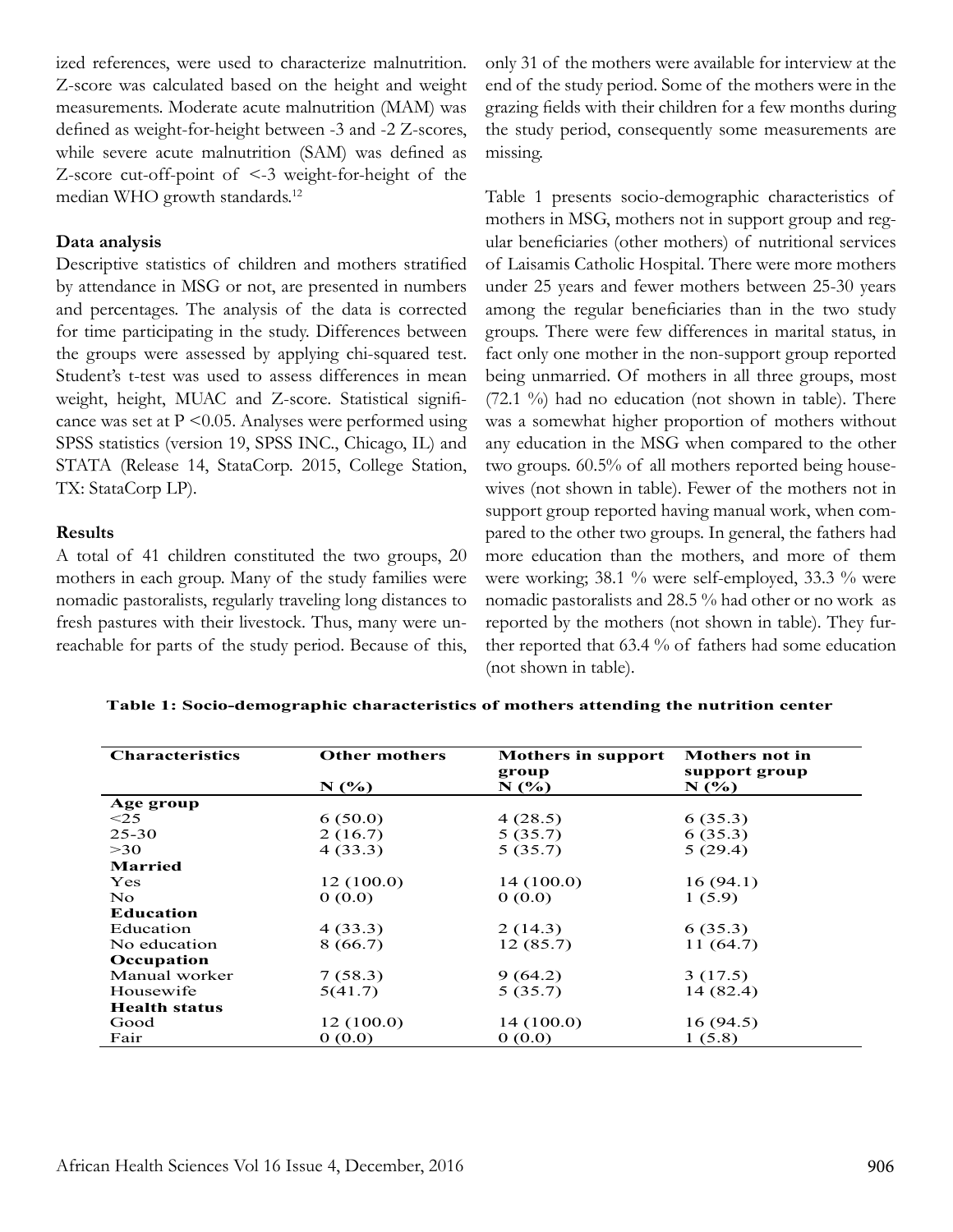Table 2 shows differences in socio-demographic factors, health factors and nutritional status of the children in the two study groups. There were no substantial differences between the two groups of children in terms of age group, sex or number of siblings; however, the children not in support group lived in smaller households (see Table 2). There was no significant difference between the two groups in reported acute respiratory illness, diarrhoea or fever in the last two weeks prior to the final measurements in February. There was no significant difference between the two groups with respect to breastfeeding practices. Every mother in both groups said they had breastfed

their child exclusively for the first 6 months. The mean height and mean weight were significantly higher among children in the non-support group compared to the children in the MSG. The nutritional status measured by the mean Z-score was significantly better among children in the MSG than in the non-support group. There was a non-significant higher number of children with Moderately Acute Malnutrition (MAM) among children not in support group compared to children in the MSG. There was a significant higher number of children with severe acute Malnutrition (SAM) among children not in support group compared to children in the MSG. There were no differences between the groups as regards to MUAC.

| <b>Characteristics</b>             | <b>Support group</b><br>N(% | Not in support<br>group $N$ (%) | P<br>value |
|------------------------------------|-----------------------------|---------------------------------|------------|
| Age groups in months               |                             |                                 |            |
| $0 - 12$                           | 10(50.0)                    | 9(42.8)                         | 0.647      |
| >12                                | 10(50.0)                    | 12(57.1)                        |            |
| <b>Sex</b>                         |                             |                                 |            |
| Male                               | 9(45.0)                     | 12(57.1)                        | 0.437      |
| Female                             | 11(55.0)                    | 9(42.8)                         |            |
| Household                          |                             |                                 |            |
| Mean number of children (SD) *     | $5.6(3.5)$ *                | $3.7(2.5)$ *                    | 0.0862     |
| Mean number of adults (SD) *       | $1.93(0.61)$ *              | $1.64(0.49)$ *                  | 0.167      |
| <b>Diseases last 2 weeks</b>       |                             |                                 |            |
| <b>Diarrhoea</b>                   |                             |                                 |            |
| Yes                                | 4(28.5)                     | 2(11.7)                         | 0.239      |
| No                                 | 10(71.4)                    | 15 (88.2)                       |            |
| Fever                              |                             |                                 |            |
| Yes                                | 8(57.1)                     | 6(35.3)                         | 0.224      |
| $\overline{N}$                     | 6(42.8)                     | 11 (64.7)                       |            |
| <b>Cough/Fast breathing (ARI)</b>  |                             |                                 |            |
| Yes                                | 7(50.0)                     | 4(23.5)                         | 0.125      |
| No                                 | 7(50.0)                     | 13 (76.4)                       |            |
| <b>Nutrition status</b>            |                             |                                 |            |
| <b>Moderate Acute Malnutrition</b> |                             |                                 |            |
| Yes                                | 5(25.0)                     | 9(42.9)                         | 0.228      |
| $\overline{N}$                     | 15(75.0)                    | 12(57.1)                        |            |
| <b>Severe Acute Malnutrition</b>   |                             |                                 |            |
| Yes                                | 0(0.0)                      | 4(19.0)                         | 0.040      |
| No                                 | 20(100.0)                   | 17 (81.0)                       |            |
| <b>Breastfed first 6 months</b>    |                             |                                 |            |
| Yes                                | 14(100.0)                   | 17(100.0)                       | 0.414      |
| No                                 | 0(0.0)                      | 0(0.0)                          |            |
| <b>Measures</b>                    |                             |                                 |            |
| Mean Height (SD)*                  | 67 $(3.9)$ *                | $70.5(4.3)$ *                   | 0.0001     |
| Mean Weight (SD)*                  | $6.4(1.5)$ *                | 6.8 $(1.8)$ *                   | 0.0281     |
| Mean MUAC (SD)*                    | $13.6(0.78)$ *              | $13.3(1.1)$ *                   | 0.0615     |
| Mean Z-score (SD)**                | $-0.39$ ** $(0.61)$         | $-0.83$ ** (0.90)               | 0.0001     |
|                                    |                             |                                 |            |

**Table 2: Socio-demographic characteristics, health and nutritional status in children whose mothers are in support group and not in support group**

\*Standard deviation

\*\*Differences in means tested by Student's t-test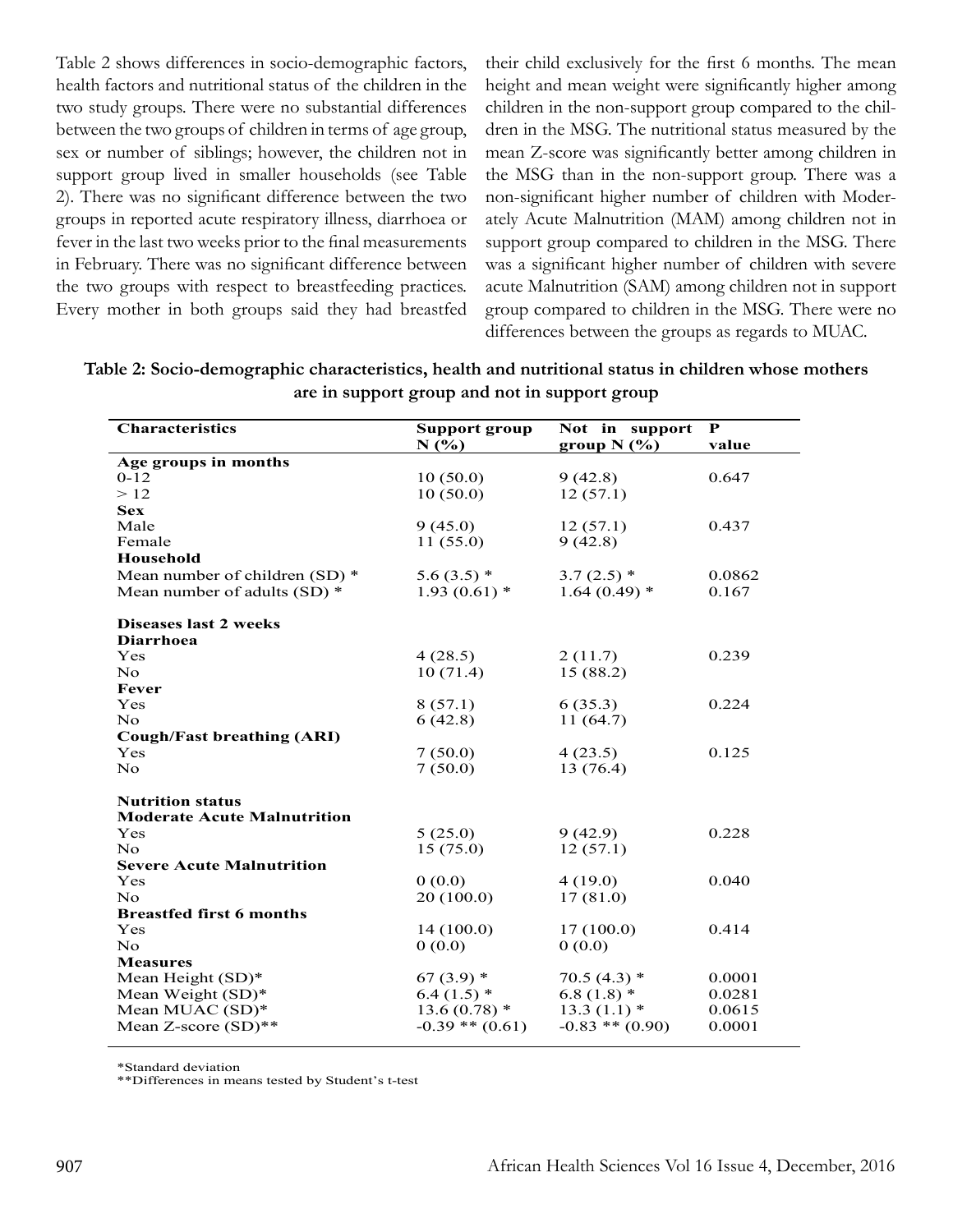## **Discussion**

Our objective was to investigate if and how MSGs affected nutritional status in children under 2 years of age. Our findings suggest that MSGs can have a positive effect on the nutritional status in children less than two years of age. Our principal finding was that there might be fewer cases of severe acute malnutrition (SAM) among children of mothers participating in support groups.

To the best of our knowledge, this is the first attempt to determine any effect of MSGs implementation on nutrition in Kenya. We have not found any research on the relation between mother support group participation and influence on nutritional status in infants. Local health workers in Laisamis reported that they had the impression that the mothers' compliance with the treatment for malnourished children was better in the MSG than in the not support group. They reported instances where supplementary food and therapeutic nutritional supplements were shared with siblings and other family members, and not given to the malnourished child they were intended for. It was not unusual, they said, that mothers returned for more nutritional supplements shortly after receiving a week's supply, because they had shared supplies with the whole family. This may indicate that the mothers lacked proper guidance on nutrition and care for malnourished children. Unfortunately, we were not in a position to investigate differences in compliance between the groups. If the health workers' observations are correct, then differences in compliance might explain differences in nutritional status in the two groups. Children with mothers not in support group lived in smaller households, and this may explain their higher weight and height.

All mothers in the study agreed to participate in the study. Earlier studies of malnutrition in Marsabit County has concluded that social stigma connected with malnourished children is an important reason why mothers do not seek help for malnutrition.13 We did not investigate this in our study, but we may suggest that increased general awareness on nutrition initiated by the establishment of mother support groups might contribute to reduce the stigma, and as such lower the threshold for mothers to seek help at health care facilities.

The results show an apparent raised awareness of the importance of breastfeeding in both groups, as all mothers reported exclusive breastfeeding their children for 6 months regardless of participation in the support group or not. In Kenya only 32% of children are exclusively breastfed for 6 months.10 Our findings indicate the important supportive and informative role of health workers to improve breastfeeding practices. Lack of breastfeeding counseling is reported to be an important reason why mothers stop exclusive breastfeeding only a few weeks after delivery.<sup>14</sup> Our study confirms earlier research indicating that mothers having knowledge of exclusive breastfeeding are less likely to end exclusive breastfeeding early.15 Earlier studies of mother support groups in India found a significant positive effect on breastfeeding practices among participants in support groups only.16 Our study found no such effects limited to mothers in support group. However, our study did not inquire into the number of feedings per day as the Indian study did. These methodological differences may possibly contribute to the diverse results. The improved nutrition status (measured as SAM) in children of mothers in support group may be explained by appropriate nutrition practices and proper care for malnourished children.

## **Study limitations**

The study sample size is very limited, and all measurements are therefore subject to uncertainty. Thus, any results should be interpreted with extreme caution. The two groups in the study were not randomly assigned. Even though there seem to be few substantial differences in the socio-demographic and health factors we assessed, there were some differences. Due to the selection process by geography, there may be confounders we have not considered. Our research suggests that MSGs can be successful in improving nutritional outcomes in children less than two years of age. As such, our results may offer some encouragement to establishing MSG programs.

#### **Conclusion**

Our study suggests that Mother Support Groups might improve nutritional status, and the most notable finding was fewer cases of severe malnutrition in children under two years of age. All mothers in the study reported breastfeeding exclusively for 6 months, suggesting that general awareness of the importance of breastfeeding in itself leads to better breastfeeding practices.